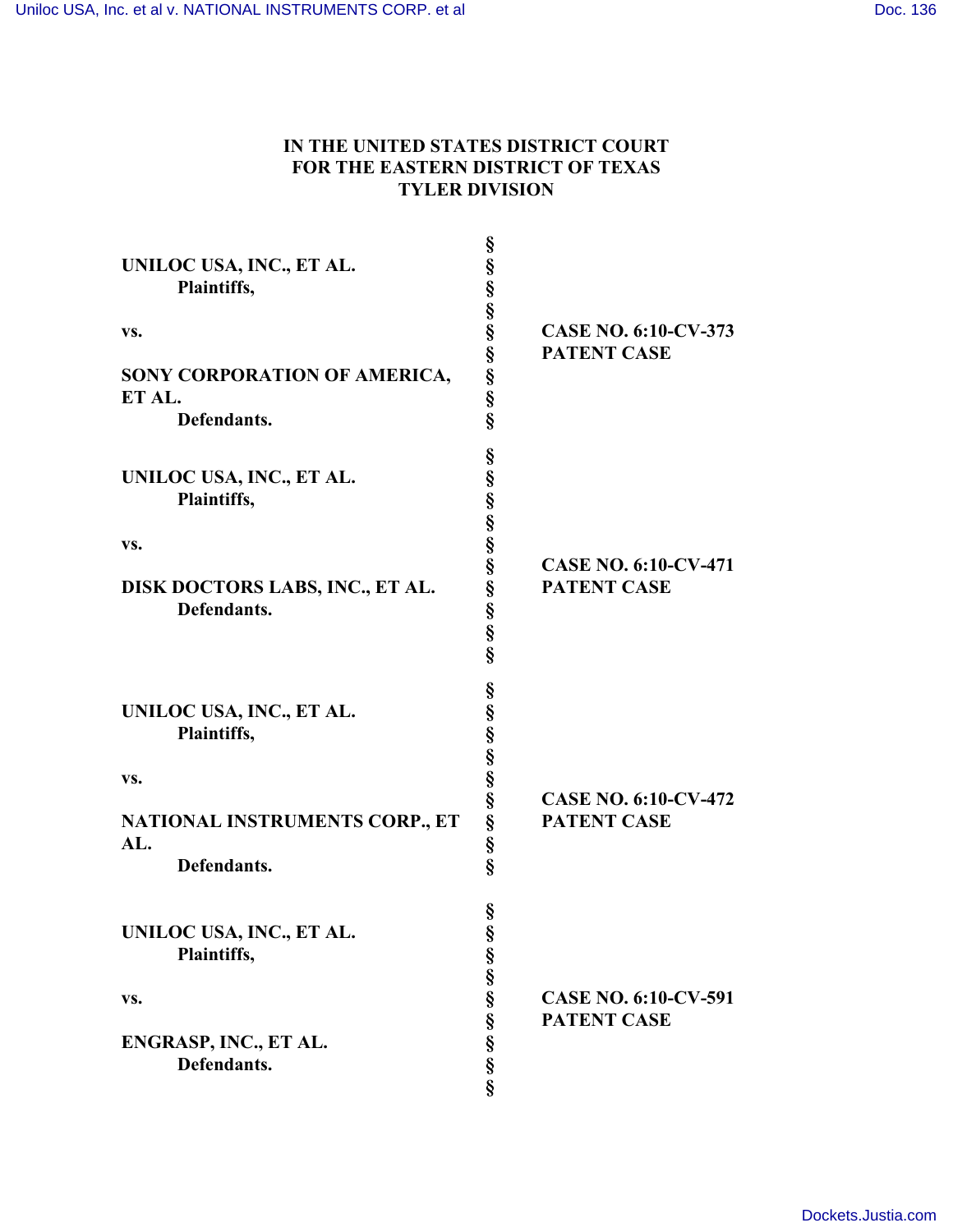|                              | 8                          |                             |
|------------------------------|----------------------------|-----------------------------|
| UNILOC USA, INC., ET AL.     |                            |                             |
| Plaintiffs,                  |                            |                             |
|                              |                            |                             |
|                              |                            |                             |
| VS.                          |                            |                             |
|                              |                            | <b>CASE NO. 6:10-CV-636</b> |
| BMC SOFTWARE, INC., ET AL.   |                            | <b>PATENT CASE</b>          |
| Defendants.                  |                            |                             |
|                              |                            |                             |
|                              |                            |                             |
|                              | §                          |                             |
| UNILOC USA, INC., ET AL.     |                            |                             |
| Plaintiffs,                  |                            |                             |
|                              |                            |                             |
|                              |                            |                             |
| VS.                          |                            | <b>CASE NO. 6:10-CV-691</b> |
|                              |                            | <b>PATENT CASE</b>          |
| FOXIT CORPORATION, ET AL.    |                            |                             |
| Defendants.                  |                            |                             |
|                              |                            |                             |
|                              |                            |                             |
|                              |                            |                             |
| SYMANTEC CORPORATION, ET AL. |                            |                             |
| Plaintiffs,                  |                            |                             |
|                              |                            |                             |
|                              |                            | <b>CASE NO. 6:11-CV-33</b>  |
| VS.                          |                            |                             |
|                              |                            | <b>PATENT CASE</b>          |
| UNILOC USA, INC., ET AL.     |                            |                             |
| Defendants.                  |                            |                             |
|                              | es en en en en en en en en |                             |
|                              |                            |                             |

**§**

## **MEMORANDUM OPINION AND ORDER**

Uniloc asserts U.S. Patent No. 5,490,216 ("the '216 patent") in these seven cases ("the *Uniloc* 

cases"), which cumulatively name 95 Defendants.<sup>1</sup> The Court set a status conference on April 26,

<sup>&</sup>lt;sup>1</sup> The seven current *Uniloc* cases were filed as follows:

*Uniloc USA, Inc. et al. v. Sony Corp. of Am. et al.*, 6:10cv 373, filed in July 2010 naming 9 Defendants; *Uniloc USA, Inc. et al. v. Disk Doctors Labs, Inc. et al.*, 6:10cv471, filed in September 2010 naming 18 Defendants; *Uniloc USA, Inc. et al. v. Nat'l Instruments Corp. et al.*, 6:10cv472, filed in November 2010 naming 20 Defendants; *Uniloc USA, Inc. et al. v. Engrasp, Inc. et al.*, 6:10cv591, filed in November 2010 naming 20 Defendants; *Uniloc USA, Inc. et al. v. BMC Software, Inc. et al.*, 6:10cv636, filed in September 2010 naming 7 Defendants; *Uniloc USA, Inc. et al. v. Foxit Corporation et al.*, 6:10cv691 filed in December 2010 naming 19 Defendants; and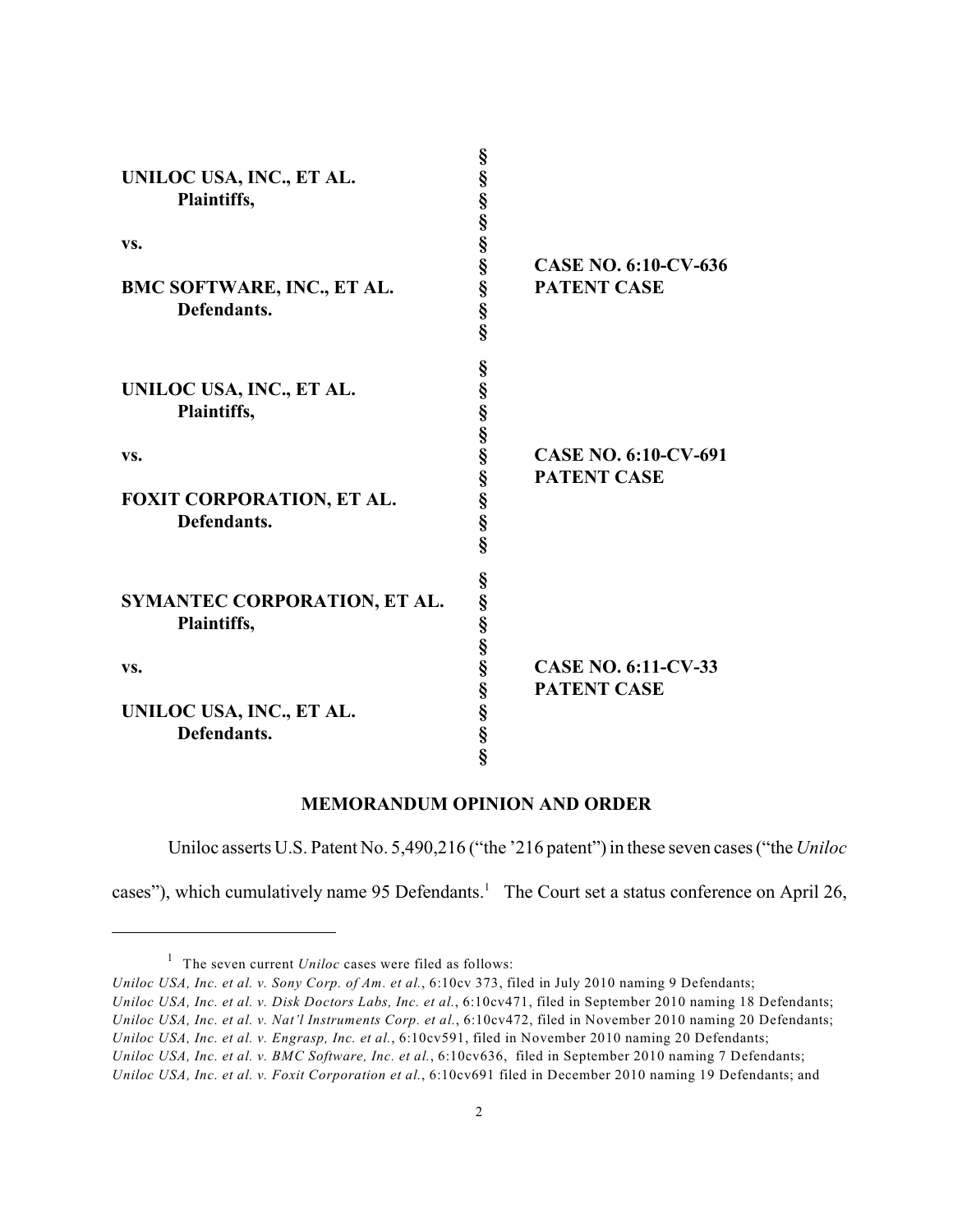2011 for all seven cases to discuss casemanagement and to hearthe parties'suggestions to streamline discovery.

The Court has previously expressed concern about cases where a plaintiff asserts questionable patent claims against a large number of Defendants to extract cost of defense settlements. *See Raylon, LLC v. Complus Data Innovations, Co. et al.*, 6:09cv355 Docket No. 147 at 5 ("[T]his Court has some concerns about plaintiffs who file cases with extremely weak infringement positions in order to settle for less than the cost of defense and have no intention of taking the case to trial. Such a practice is an abuse of the judicial system and threatens the integrity of and respect for the courts."). In some cases, Defendants are faced with a *Hobson's* choice of spending more than the settlement range on discovery, or settling for less than their cost of defending the case, regardless of the merits of the case. *See Parallel Networks, LLC v. Abercrombie & Fitch Co. et al.*, 6:10cv111 Docket No. 338. In those situations the Patent Rules, with their quick discovery deadlines, may not provide the most efficient case management schedule, and the Court has modified its Docket Control and Discovery Orders to level the playing field. *See id.; see also Adjustacam LLC v. Amazon.com, Inc. et al*., 6:10cv329 Docket No. 426 (implementing agreed modifications to the Docket Control Order to streamline discovery and potentially lead to early resolution of dispute).

This however is not one of those cases. Although Uniloc asserted the same patent in multiple cases against numerous Defendants and previous cases settled before proceeding to the *Markman*

*Symantec Corporation et al. v. Uniloc USA Inc et al.*, 6:11cv33 is a declaratory judgment action filed by Symantec and XtreamLok that was transferred from the Central District of California.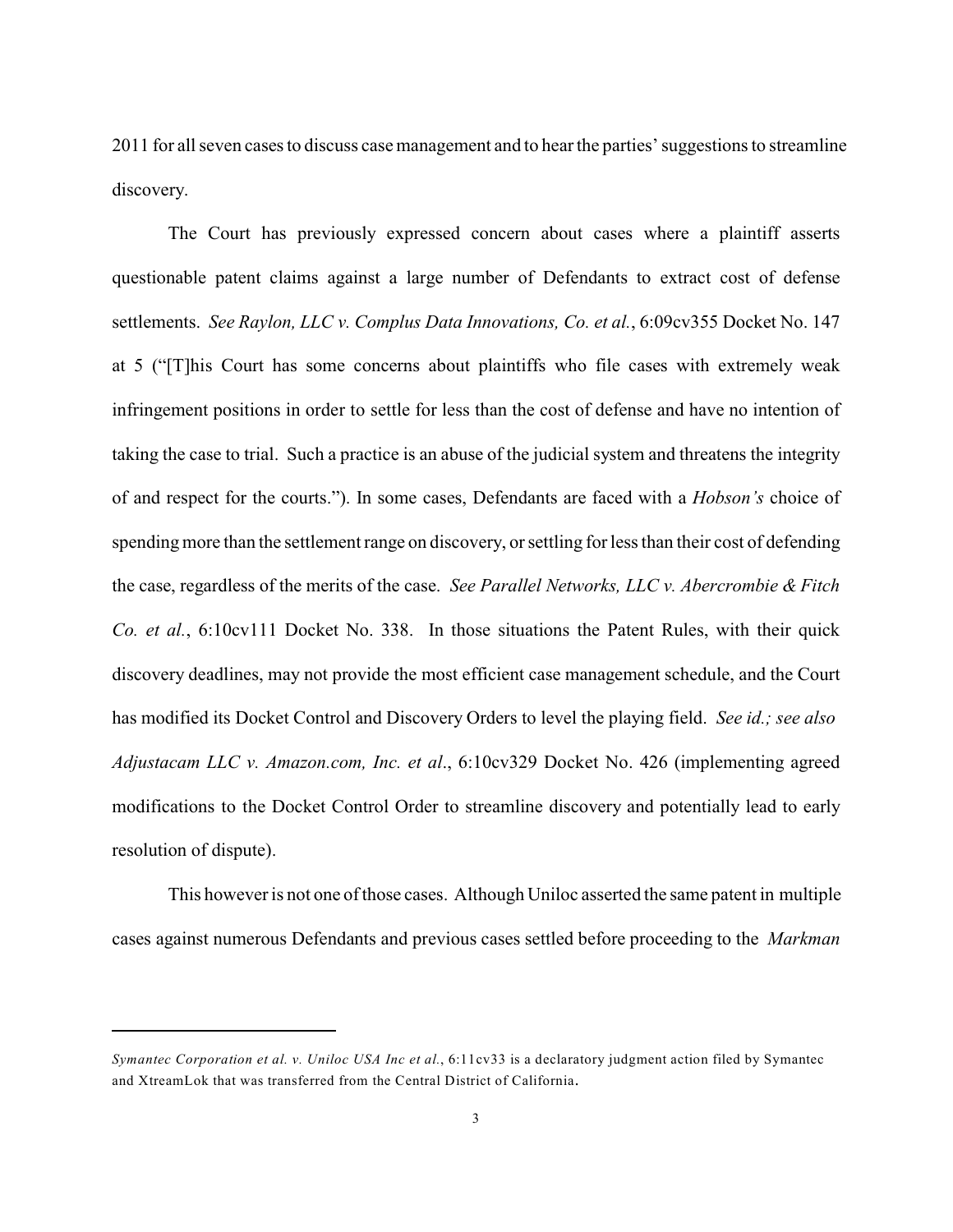hearing, $\frac{2}{3}$  Uniloc is distinguished by its litigation history. The '216 patent has already undergone extensive scrutiny. Through a jury trial and numerous appeals Uniloc's patent has been found infringed and not invalid by both a jury and the Federal Circuit.<sup>3</sup> Thus, Uniloc has demonstrated its willingness to pursue its case through trial. Here, Uniloc's preparation for the status conference, readiness to provide detailed infringement disclosures, and *in camera* information regarding the reasonableness of its settlements does not raise the *Hobson's* choice concerns that other cases have raised for the Court.

However, given the size of these cases, the Court set a special status conference to address case management. Here, the parties suggested specific modifications to the Court's standard schedule that would promote efficient and economical streamlining of the cases. As a preliminary matter, the Court *sua sponte* raised consolidating these cases during the status conference. Uniloc opposed consolidation at this time, stating that it organized the cases to group like-sized Defendants

<sup>&</sup>lt;sup>2</sup> In the Eastern District of Texas, Uniloc previously filed three cases asserting U.S. Patent No. 5,490,216 ("the '216 patent"): *Uniloc USA, Inc. et al. v. Abbyy Software, Inc. et al.*, Case No. 6:09cv538 (filed in November 2009 naming 14 Defendants); *Uniloc USA, Inc. et al. v. BCL Technologies et al.*, Case No. 6:10cv18 (filed in January 2010 naming 14 Defendants); and *Uniloc USA, Inc. et al. v. Cyberlink.com Corp. et al.*, Case No. 6:10cv69 (filed in March 2010 naming 16 Defendants). Uniloc settled with all Defendants in these cases before any of the cases reached claim construction. Likewise, Uniloc asserts Defendants infringe the '216 patent in the seven current litigations.

 $3$  Uniloc first asserted the '216 patent in the District of Rhode Island against Microsoft Corporation in September 2003. *Uniloc USA, Inc. v. Microsoft Corp.*, Case No. 03-440. In October 2007, the Rhode Island Court granted summary judgment of non-infringement. Uniloc appealed in August 2008 and the Federal Circuit reversed and remanded the summary judgment finding of non-infringement. *Uniloc*, 290 Fed. Appx. 337, 2008 WL 3539749 (Fed. Cir. 2008). In April 2009, the case proceeded to trial in Rhode Island where the jury returned a verdict of infringement and no invalidity of claim 19 of the '216 patent. The jury also found Microsoft's infringement was willful and awarded Uniloc \$388 million in damages. In September 2009, the district court denied Microsoft's posttrial motion for judgment as a matter of law ("JMOL") of invalidity, but granted JMOL of non-infringement, granted JMOL of no willfulness, granted a new trial on damages, and, in the alternative, a new trial on infringement and willfulness. *See Uniloc*, 640 F. Supp. 2d 150 (D.R.I. 2009). Again, Uniloc appealed, and the Federal Circuit recently reversed the JMOL of non-infringement, affirmed the JMOL of no willfulness, affirmed the district court's grant of a new trial on damages, vacated the district court's grant of an alternative motion for new trial on infringement, and affirmed the district court's denial of JMOL of invalidity of claim 19. *Uniloc*, 632 F. 3d 1292 (Fed. Cir. 2011).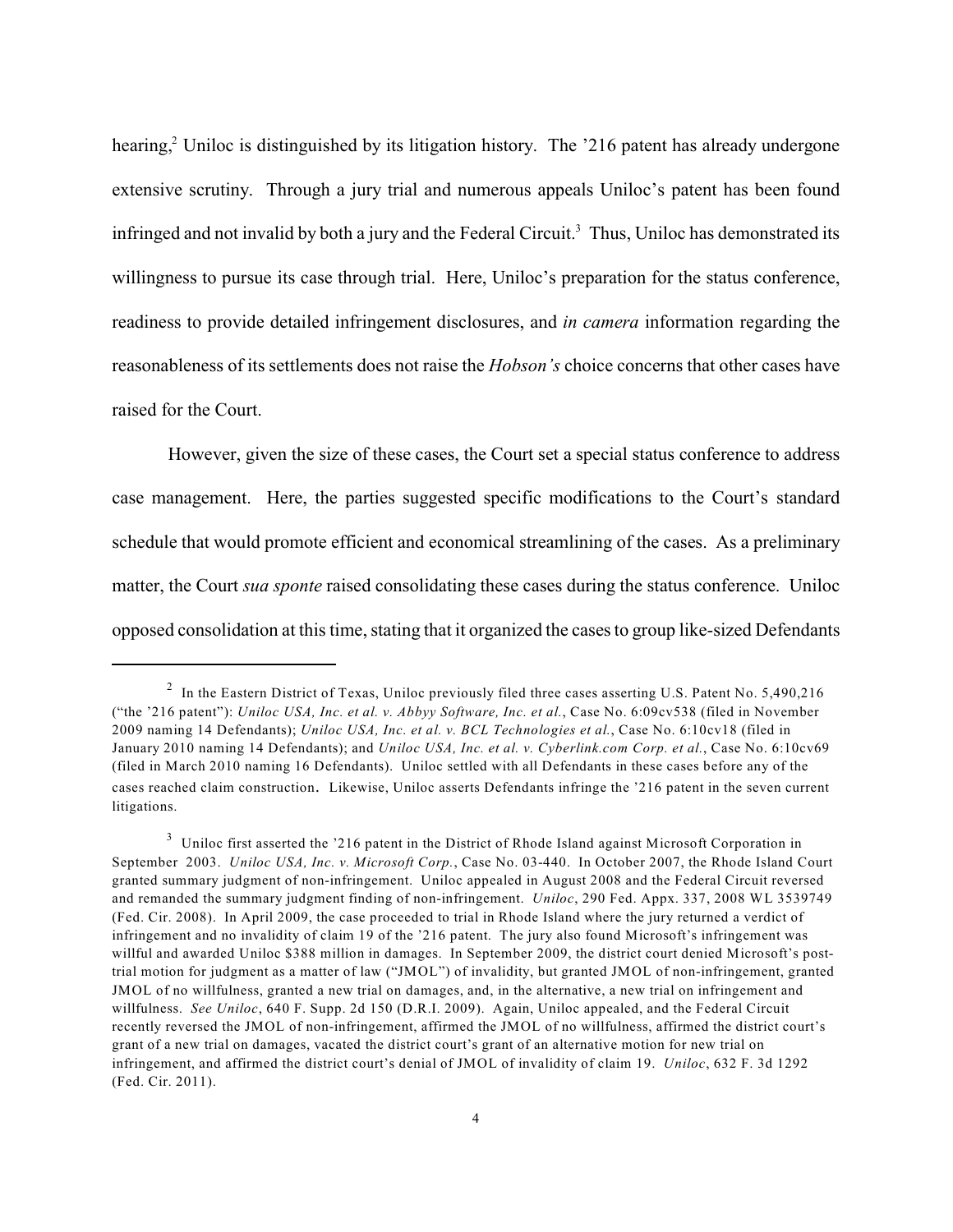into the same case, and Defendants did not argue that consolidation would be beneficial to case management. Accordingly, the cases will not be consolidated at this time, but as the cases progress the Court may reconsider consolidation.

At the status conference, Uniloc presented several concise, case-specific suggestions: prompt disclosure of Infringement Contentions; earlyproduction of accused product sales data; an additional early mediation deadline after the exchange of Infringement Contentions and sales data; a voluntary option for early disclosure of source code; deferring P. R. 3-3 and 3-4 disclosures until after the early mediation deadline; a consolidated claim construction process and *Markman* hearing; and an additional management conference after the *Markman* ruling to discuss trial timing and structure. Uniloc also proposed specific due dates for the disclosures and proposed time schedules for the remaining suggestions.

Defendants' size and potential liability exposure differs; as such, they presented a variety of suggestions. Several Defendants urged their motions to change venue and requested a 60-day stay while the Court considers the transfer motions. Other Defendants similarly suggested a stay while the '216 patent reexamination is pending. In response to Uniloc's suggestions, several Defendants requested the Infringement Contentions comply with P.R. 3-1 and that the Court entertain an early summary judgment motion on infringement. Defendants also identified two terms, previously construed by the Rhode Island Court and addressed by the Federal Circuit, that they believe would be important to determining infringement in these cases.

The Court adopts several of the parties' suggestions. The Court will not depart from the Patent Rules' early disclosure of Uniloc's Infringement Contentions; however, the Court will implement an early production of Uniloc's licenses and Defendants' accused product sales data.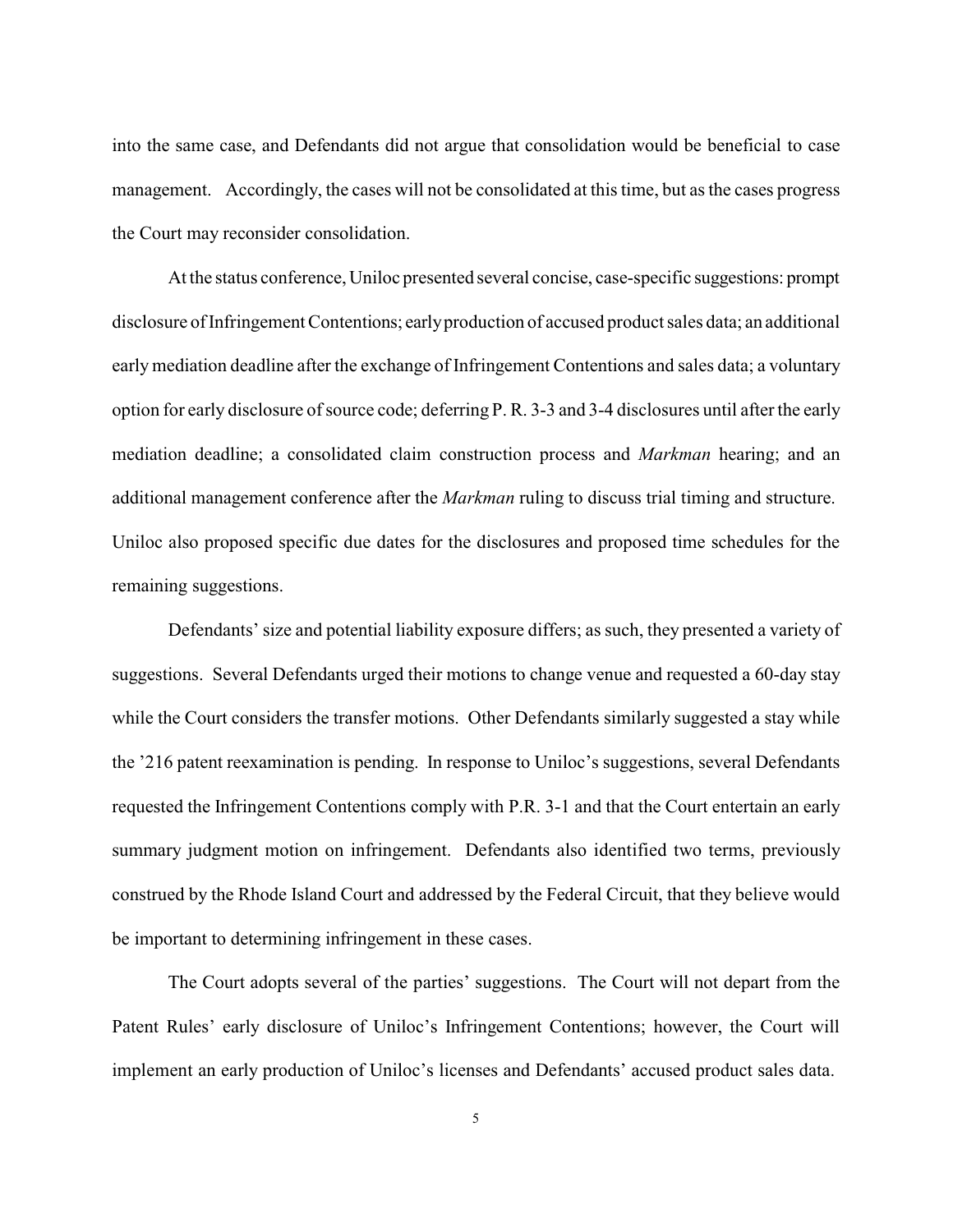These disclosures will help identify Defendants' potential liability exposure and provide both sides with additional information that may further facilitate meaningful settlement discussions. As such, the Court also sets an early mediation deadline, and the Court shall defer P.R. 3-3 and 3-4 disclosures and all other disclosures under Fed. R. Civ. P. 16 until after the earlymediation deadline. However, if Defendants voluntarily disclose their source code, Uniloc shall be obligated to amend its P.R. 3-1(c) chart to incorporate the source code disclosure. The Court encourages Defendants to make such disclosures that further facilitate meaningful infringement and settlement discussions before the first mediation deadline. The Court hopes these modifications will promote early dismissal of non-infringing Defendants before they are encumbered with the cost of discovery.

Accordingly, for each of the *Uniloc* cases, the parties shall submit agreed Docket Control Orders and Discovery Orders with the following modifications and additions:

• June 3, 2011: Comply with P.R. 3-1 and P.R. 3-2—Disclosure of Asserted Claims and Infringement Contentions due. In response, by June 30, 2011, Defendants may choose to disclose their source code related to the operation of the accused instrumentality identified byUniloc's P.R. 3-1(c) chart. Should a Defendant disclose its source code, Uniloc shall amend its P.R. 3-1(c) chart to incorporate the provided source code within 30 days.<sup>4</sup> After this amendment, or if a Defendant does not participate in the early disclosure of its source code, Uniloc must obtain leave of Court to add and/or further amend its infringement contentions, pursuant to P.R. 3-6.

<sup>&</sup>lt;sup>4</sup> If necessary, Uniloc may request leave to extend this deadline depending on the source code disclosure upon showing good cause (e.g., the number of Defendants choosing early disclosure of source code, the volume of source code to review, whether the disclosed source code is printed or produced on a stand-alone a computers with limited access, the number of corresponding cites to incorporate in to the P.R. 3-1(c) chart).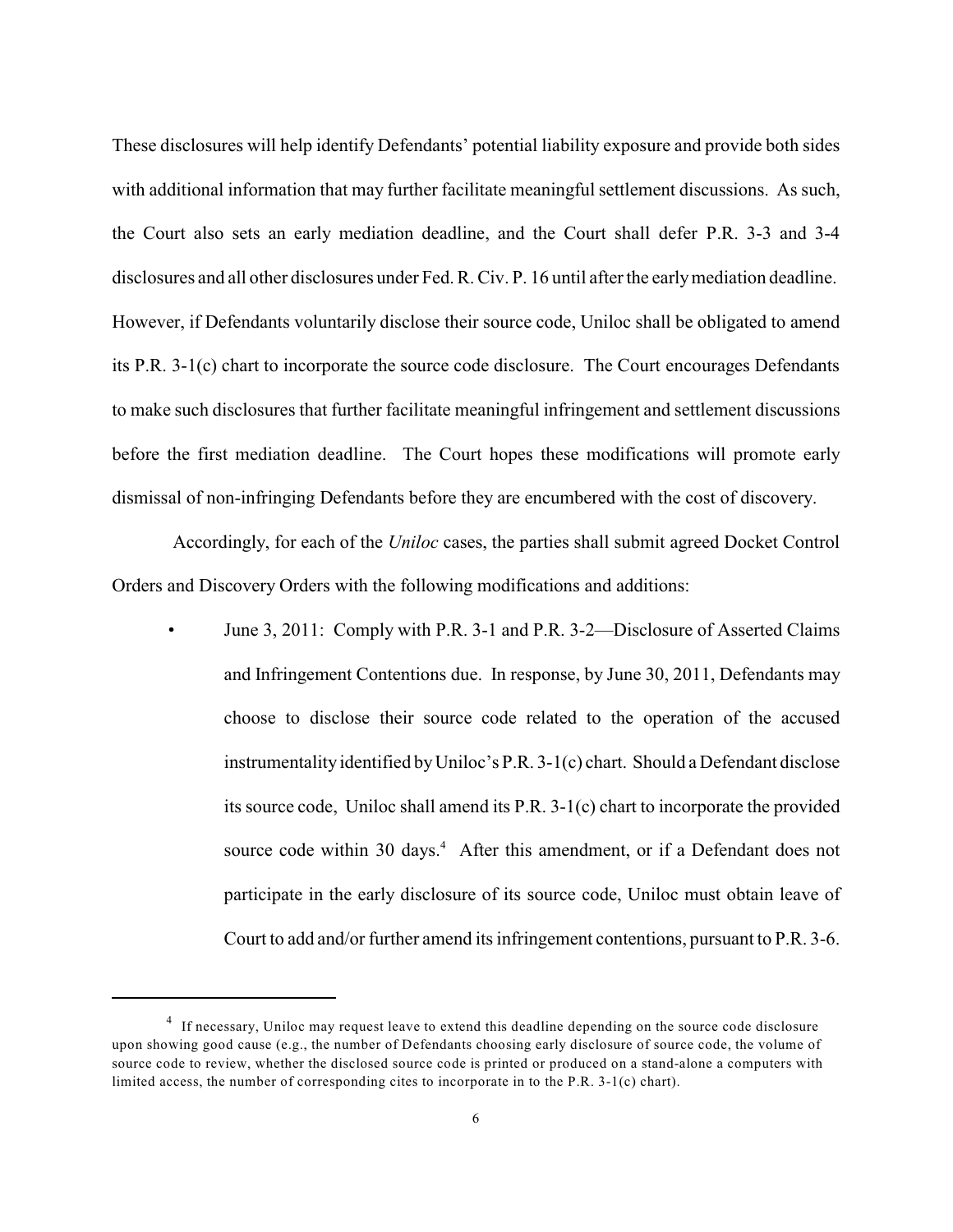- June 3, 2011: Plaintiff shall produce all prior licenses related to the patent-in-suit.
- June 24, 2011: Defendants' Production of Accused Product Sales Data—Defendants shall provide limited sales disclosures regarding the accused products (e.g., quantity of accused devices sold in the United States and revenue from those sales).
- June 30, 2011: Deadline for Early Disclosure of Source Code.
- July 30, 2011: First Mediation Deadline.
- August 15, 2011: Comply with P.R. 3-3 and 3-4—Invalidity Contentions due. Thereafter, it is necessary to obtain leave of Court to add and/or amend invalidity contentions, pursuant to P.R. 3-6.
- August 1, 2011: Exchange of Disclosures according to the Court's Discovery Order.
- August 15, 2011: Exchange of Additional Disclosures according to the Court's Discovery Order.

Although the cases are not consolidated at this time, the Court will hold one, consolidated *Markman* hearing. The Court notes that many claim terms have been previously construed and appealed to the Federal Circuit. While the Court understands the parties' need to preserve their rights for appeal, the Court prefers to minimize the time spent on previously construed terms. Accordingly, before the parties file a Joint Claim Construction and Prehearing Statement, the parties shall meet and confer regarding preserving the parties' arguments for appeal by stipulation rather than resubmitting previouslyconstrued terms for construction. The parties must seek leave and show good cause to submit previously construed terms for construction. The parties shall coordinate to file one Joint Claim Construction and Prehearing Statement applicable to all the *Uniloc* cases.

In addition, within 15 days of the Court's Memorandum Opinion setting forth the claim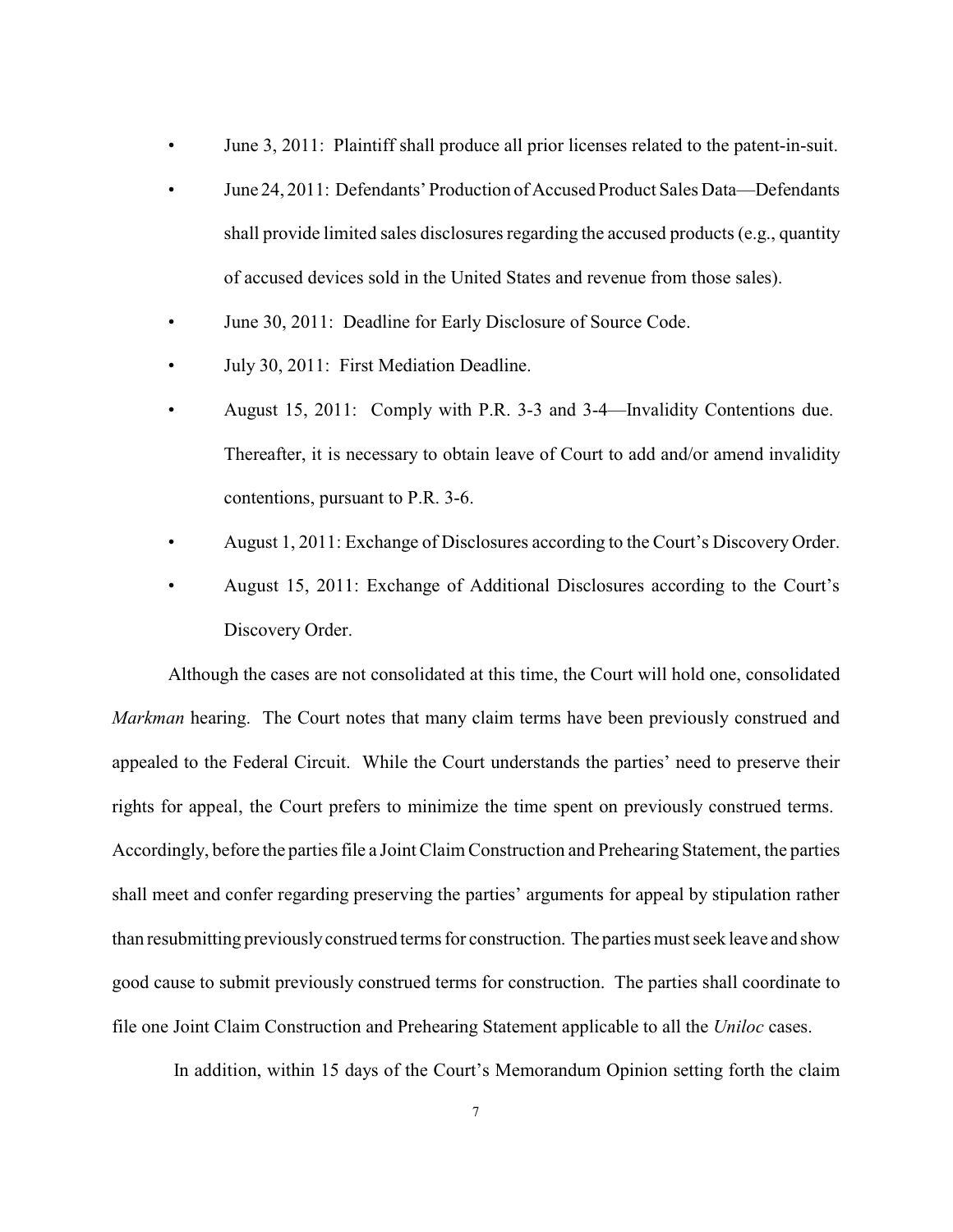construction, the parties shall meet and confer and jointly file in each case a notice that the cases are ready for a management conference. The notice shall include a list of any pending motions and contain specific, viable suggestions for efficient trial management.

The cases are set as follows:<sup>5</sup>

*Markman* **Hearing: October 19, 2011 at 9:30 a.m. Pretrial Conference: October 18, 2012 at 9:00 a.m. Jury Selection: November 5, 2012 at 9:00 a.m. Jury Trial: November 13, 2012 at 9:00 a.m.**

The parties shall submit agreed Docket Control and Discovery Orders to the Court by **May 31,** 2011.<sup>6</sup> If the parties are unable to resolve their disagreements concerning the Docket Control and Discovery Orders, the parties shall submit to the Court their competing proposals along with a summary of their disagreements. The Court appoints **RobertW. Faulkner** as the mediator for these cases.

The Court will defer ruling on the motions to transfer for 60 days to allow all briefing to be filed on the motions.

 $5$  As it is premature to address the specific logistics of trial, the following dates apply across all cases, but may be modified after the parties' post-*Markman* management conference.

 $6$  The Court's standard Docket Control Order and Discovery Order are available on the Court's website at http://www.txed.uscourts.gov/Judges/Davis/Orders&Forms.htm.